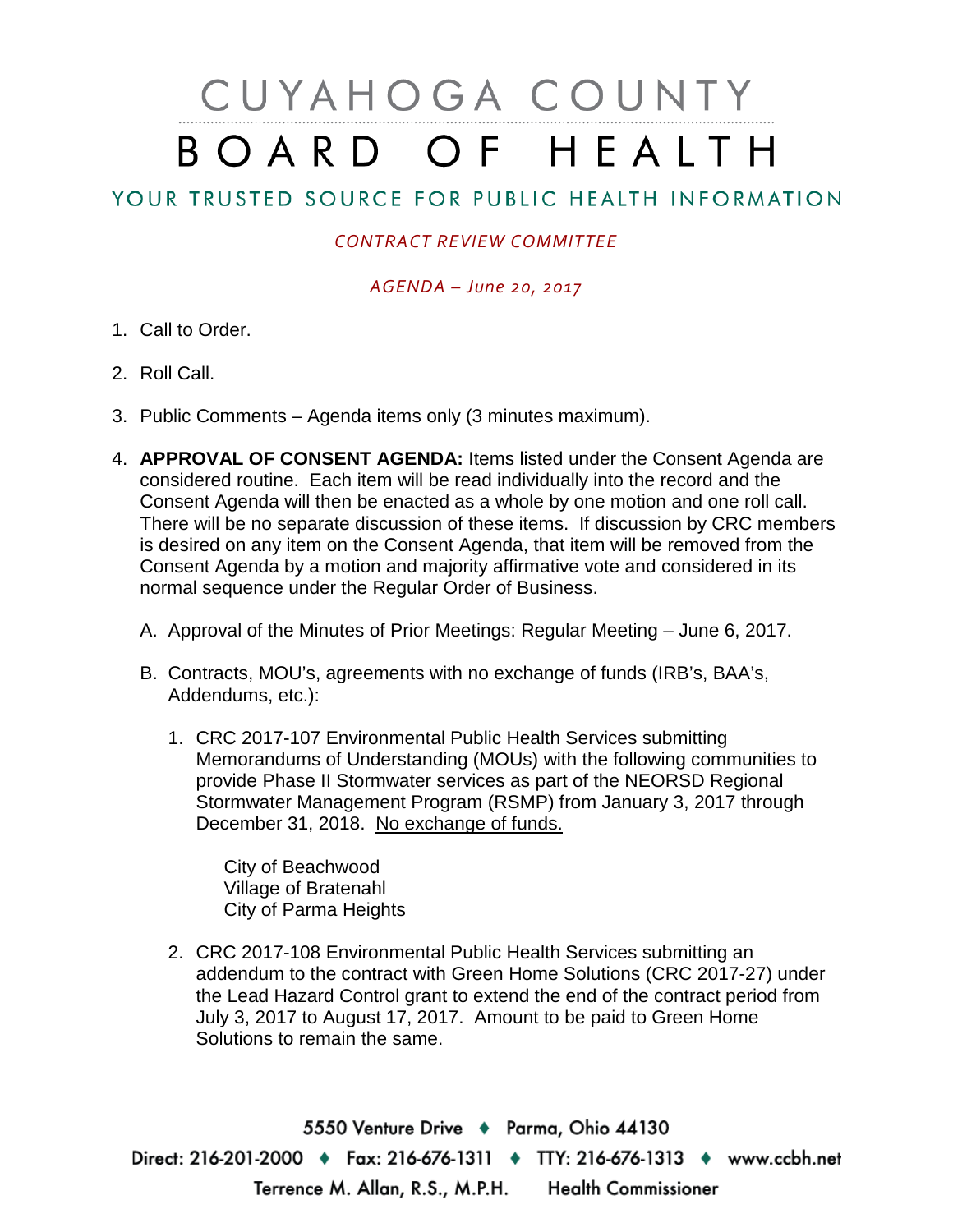- 3. CRC 2017-109 Environmental Public Health Services submitting an addendum to the contract with BDL General Contracting (CRC 2016-112) under the Lead Hazard Control grant to extend the end of the contract period from June 27, 2017 to July 27, 2017. Amount to be paid to BDL General Contracting to remain the same.
- 4. CRC 2017-110 Epidemiology, Surveillance and Informatics Services submitting an amendment to the Data License Agreement with Athenahealth, Inc. to extend the terms from September 8, 2014 through June 5, 2018 for which Athenahealth, Inc. will provide information to CCBH for the flu surveillance report. No exchange of funds.
- 5. CRC 2017-111 Epidemiology, Surveillance and Informatics Services submitting a Memorandum of Understanding (MOU) with the Hospice of the Western Reserve, Inc. to allow CCBH to utilize their warehouse space for temporary storage of supplies from June 20, 2017 through August 15, 2017. No exchange of funds.

#### 5. **CONTRACTS AND AWARDS:**

- A. Tabled Items
	- 1. CRC 2017-97 30710 Harvard Rd. Orange Village, Ohio 44022
	- 2. CRC 2017-98 4329 Lander Rd. Orange Village, Ohio 44022
	- 3. CRC 2017-99 10448 Highland Dr. Brecksville, Ohio 44141
	- 4. CRC 2017-100 13253 Old Pleasant Valley Middleburg Hts., Ohio 44130
	- 5. CRC 2017-101 28635 Solon, Rd. Solon, Ohio 44139
	- 6. CRC 2017-102 7150 W 130th St. Middleburg Heights, Ohio 44130

5550 Venture Drive + Parma, Ohio 44130

Direct: 216-201-2000 ♦ Fax: 216-676-1311 ♦ TTY: 216-676-1313 ♦ www.ccbh.net

Terrence M. Allan, R.S., M.P.H.

**Health Commissioner**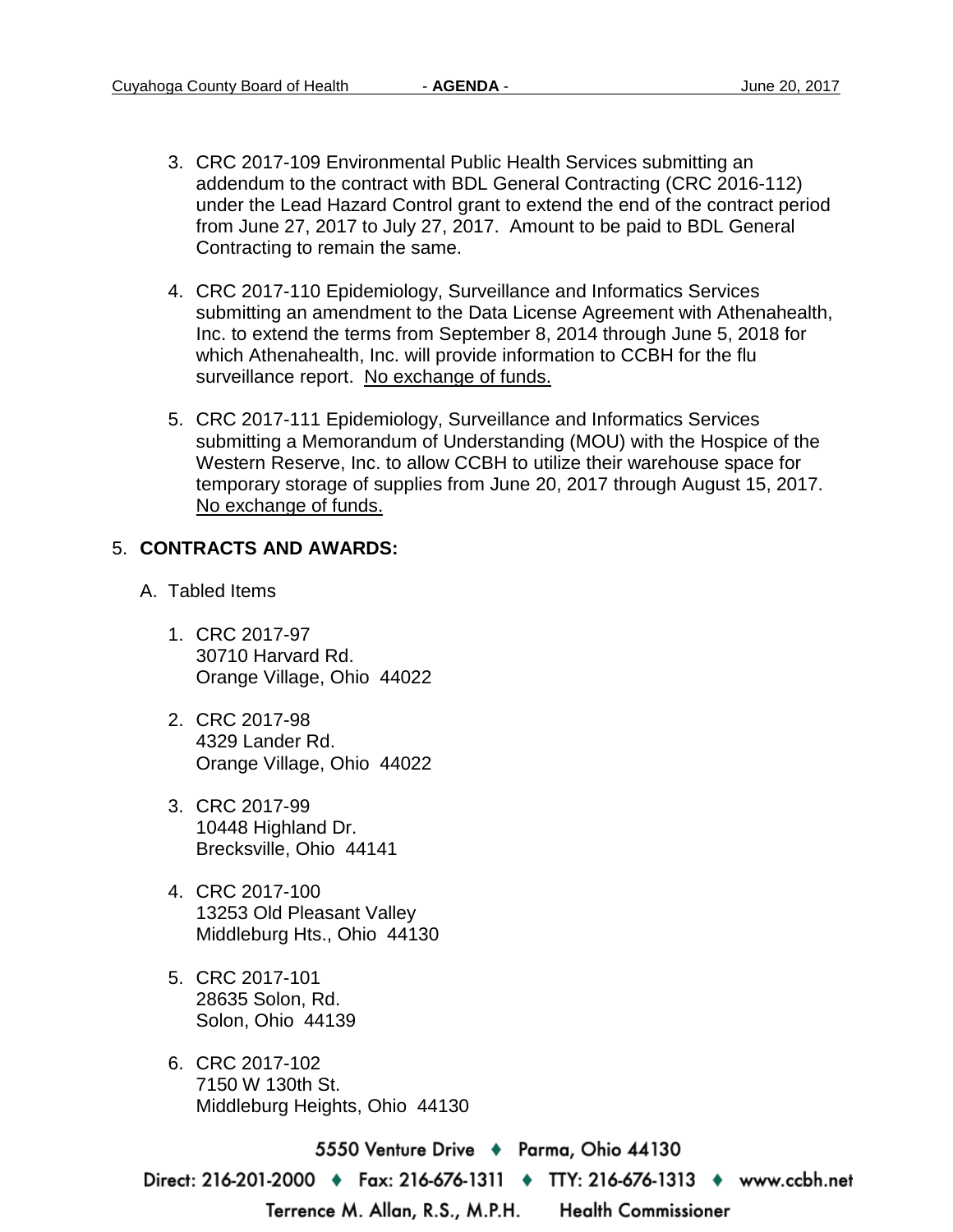- B. New Items For Review
	- 1. Bid/Quote Openings ≥ \$25,000.00
		- a. CRC 2017-112 Lead Removal Abatement Project 4500 Springvale Warrensville Hts, Ohio RFP# 2017-03
		- b. CRC 2017-113 Lead Removal Abatement Project 14807 Elm East Cleveland, Ohio RFP# 2017-04
		- c. CRC 2017-114 Cleanup and Removal of Construction and Demolition Debris Project RFP #2017-05
	- 2. Bid/Quote Openings < \$25,000.00

*Lead Program* 

- a. CRC 2017-115 1513-1515 Holyoke Ave. East Cleveland, Ohio 44112
- b. CRC 2017-116 7406 Newport Ave. Parma, Ohio 44129
- c. CRC 2017-117 20616 Gardenview Dr. Maple Heights, Ohio 44137
- d. CRC 2017-118 23990 Effingham Euclid, Ohio 44119
- 3. Expenditures: Contracts < \$25,000.00
	- a. CRC 2017-119 Environmental Public Health Services submitting an addendum to the contract with BDL General Contracting (CRC 2017-15) under the Lead Hazard Control grant to increase the amount to be paid to BDL General Contracting from \$4,950.00 to \$5,412.50.

5550 Venture Drive → Parma, Ohio 44130 Direct: 216-201-2000 • Fax: 216-676-1311 • TTY: 216-676-1313 • www.ccbh.net Terrence M. Allan, R.S., M.P.H. **Health Commissioner**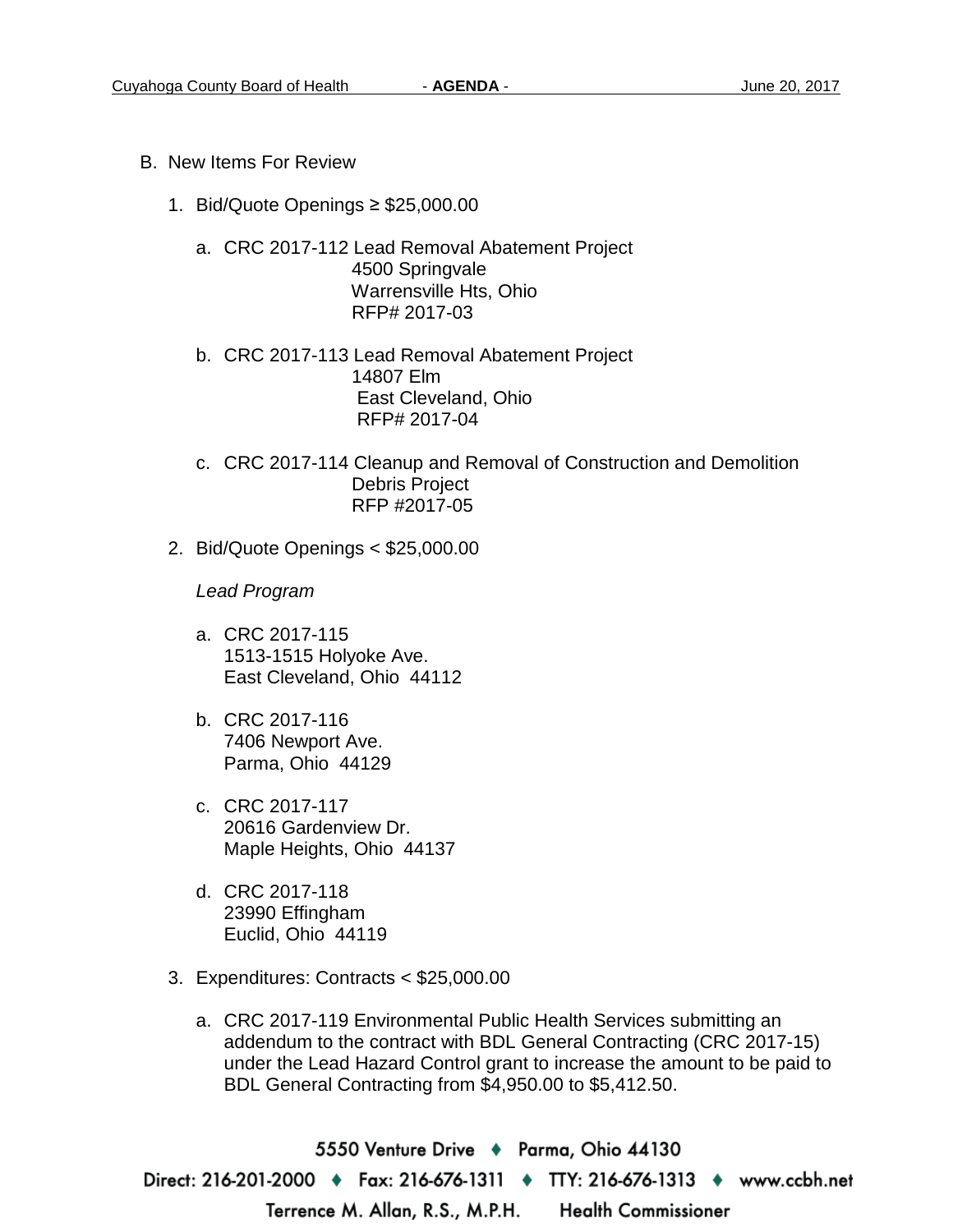Purpose: To complete additional work not identified in the original scope for the project.

Funding Source: 100% reimbursable through the Lead Hazard Control Program.

b. CRC 2017-120 Prevention and Wellness Services submitting a contract with Cleveland Clinic Health System – East Region dba South Pointe Hospital under the Reproductive Health and Wellness (RHW) grant to lease space for a satellite CCBH Family Planning Clinic from August 1, 2017 through July 31, 2018. Amount to be paid to Cleveland Clinic Health System – East Region dba South Pointe Hospital is not to exceed \$4,800.00.

Purpose: Contract renewal for the Family Planning clinic site to continue to provide education and comprehensive family planning services in Warrensville Heights, including a full range of contraceptive counseling and options, HIV and STI testing and treatment, and referral to appropriate area social services as needed.

Funding Source: 100% reimbursable through the FY2018 RHW grant.

c. CRC 2017-121 Prevention and Wellness Services submitting an addendum to the contract with Alyssa Wagner, RN, MSN, CNP, DNP (CRC 2017-67) under the Reproductive Health and Wellness (RHW) grant from April 1, 2017 through June 30, 2018 to increase the amount to be paid to Alyssa Wagner, RN, MSN, CNP, DNP from \$6,500.00 to \$26,000.00.

Purpose: To serve as the Certified Nurse Practitioner for the Cuyahoga County Board of Health Family Planning Clinic.

Funding Source: 100% reimbursable through the FY2018 RHW grant.

- 4. Revenue Generating Agreements < \$25,000.00
	- a. CRC 2017-122 Environmental Public Health Services submitting a contract with the Ohio Department of Health Smoke-Free Workplace Program from July 1, 2017 through June 30, 2019. Amount to be received shall be at a rate of \$125.00 per completed investigation and the anticipated total amount to be received each year is not to exceed \$20,000.00.

5550 Venture Drive + Parma, Ohio 44130 Direct: 216-201-2000 • Fax: 216-676-1311 • TTY: 216-676-1313 • www.ccbh.net Terrence M. Allan, R.S., M.P.H. **Health Commissioner**